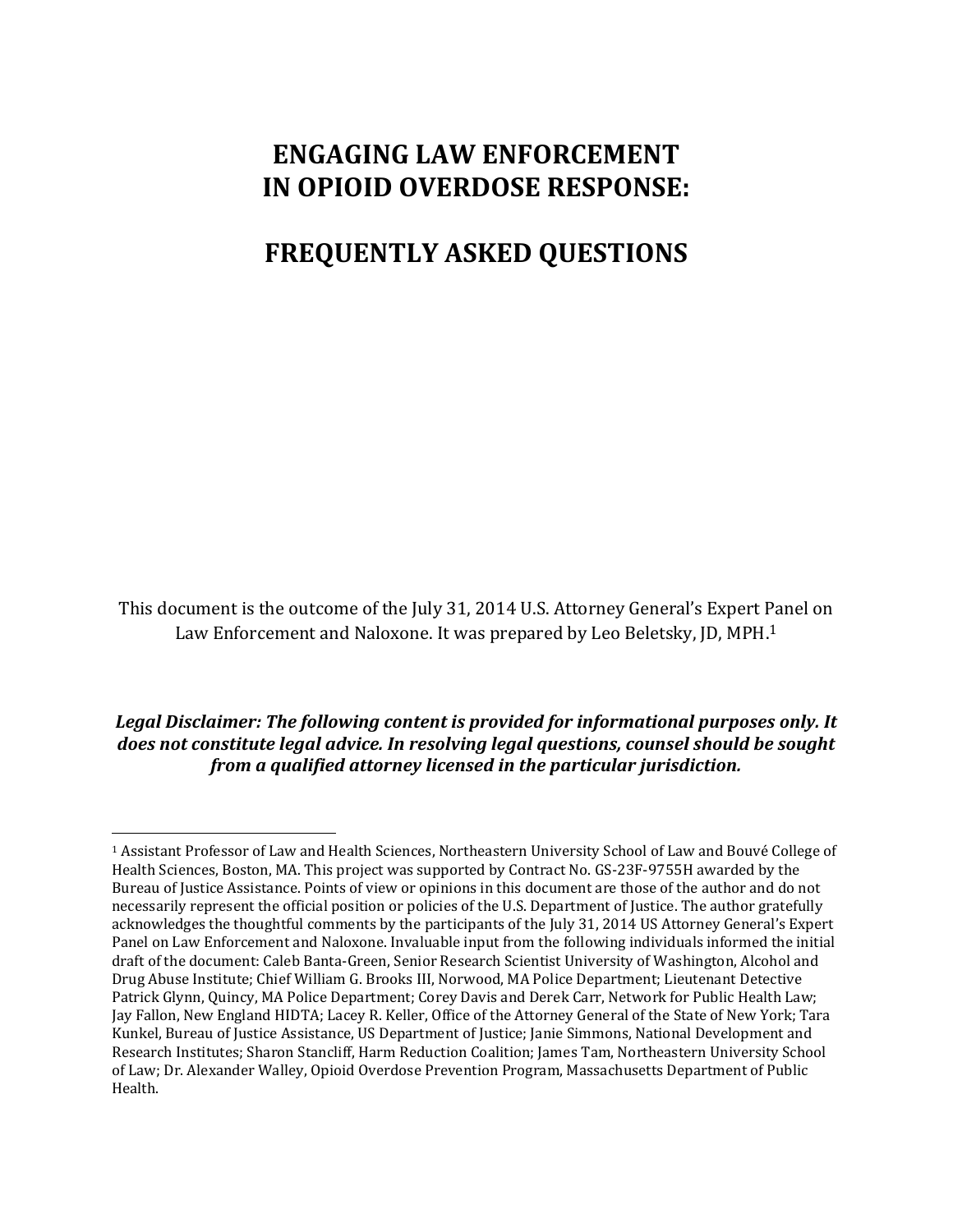## **ABOUT THE BUREAU OF JUSTICE ASSISTANCE**

The Bureau of Justice Assistance (BJA) is a component of the Office of Justice Programs, which also includes the Bureau of Justice Statistics, the National Institute of Justice, the Office of Juvenile Justice and Delinquency Prevention, the Office for Victims of Crime, and the Office of Sex Offender Sentencing, Monitoring, Apprehending, Registering, and Tracking. More information about the BJA can be found at [https://www.bja.gov.](https://www.bja.gov/)

## **INTRODUCTION**

Claiming nearly 120 American lives daily, drug overdose is a true national crisis. <sup>2</sup> The main driver of this epidemic is opioid overdose (OOD), which cuts across class, race, and demographic characteristics. Certain groups, including veterans, residents of rural and tribal areas, recently-released inmates, and people completing drug treatment/detox programs are at an especially high risk of OOD.

The vast majority of OODs are accidental and result from taking inappropriate doses of opioids or mixing opioid drugs with other substances. These drug poisonings typically take 45-90 minutes to turn fatal, creating a critical window of opportunity for lifesaving intervention. Appropriate assistance, including administration of the antidote naloxone, can quickly and effectively reverse the OOD.

Reducing the time between the onset of OOD symptoms and effective intervention is a matter of life and death. Tragically, many victims do not receive timely medical attention. In many cases, witnesses delay calling for help because they do not recognize OOD symptoms or are concerned about getting in trouble with the law. In other cases, emergency medical response may take too long to arrive or the victim may not be discovered until it is too late.

Law enforcement officers (LEOs) have always been on the front lines of the battle against drug-related harm in our communities. The current OOD crisis is no different. Across the US, law enforcement agencies are increasingly initiating programs to stem the tide of overdose fatalities. This document provides an overview of the frequently asked questions (FAQs) that may arise in agencies that are considering or initiating such efforts.

## **ABOUT NALOXONE**

## *What is naloxone (a.k.a. Narcan)?*

 $\overline{a}$ 

Naloxone is an opioid antagonist, designed to reverse an opioid overdose. Also marketed by the trade name Narcan, it is an odorless, clear liquid substance. Opioids cause death by slowing, and eventually stopping the victim's breathing. When administered, naloxone

<sup>2</sup> Centers for Disease Control and Prevention, *Prescription Drug Overdose in the United States: Fact Sheet*, available at [http://www.cdc.gov/homeandrecreationalsafety/overdose/facts.html.](http://www.cdc.gov/homeandrecreationalsafety/overdose/facts.html) Accessed July 2, 2014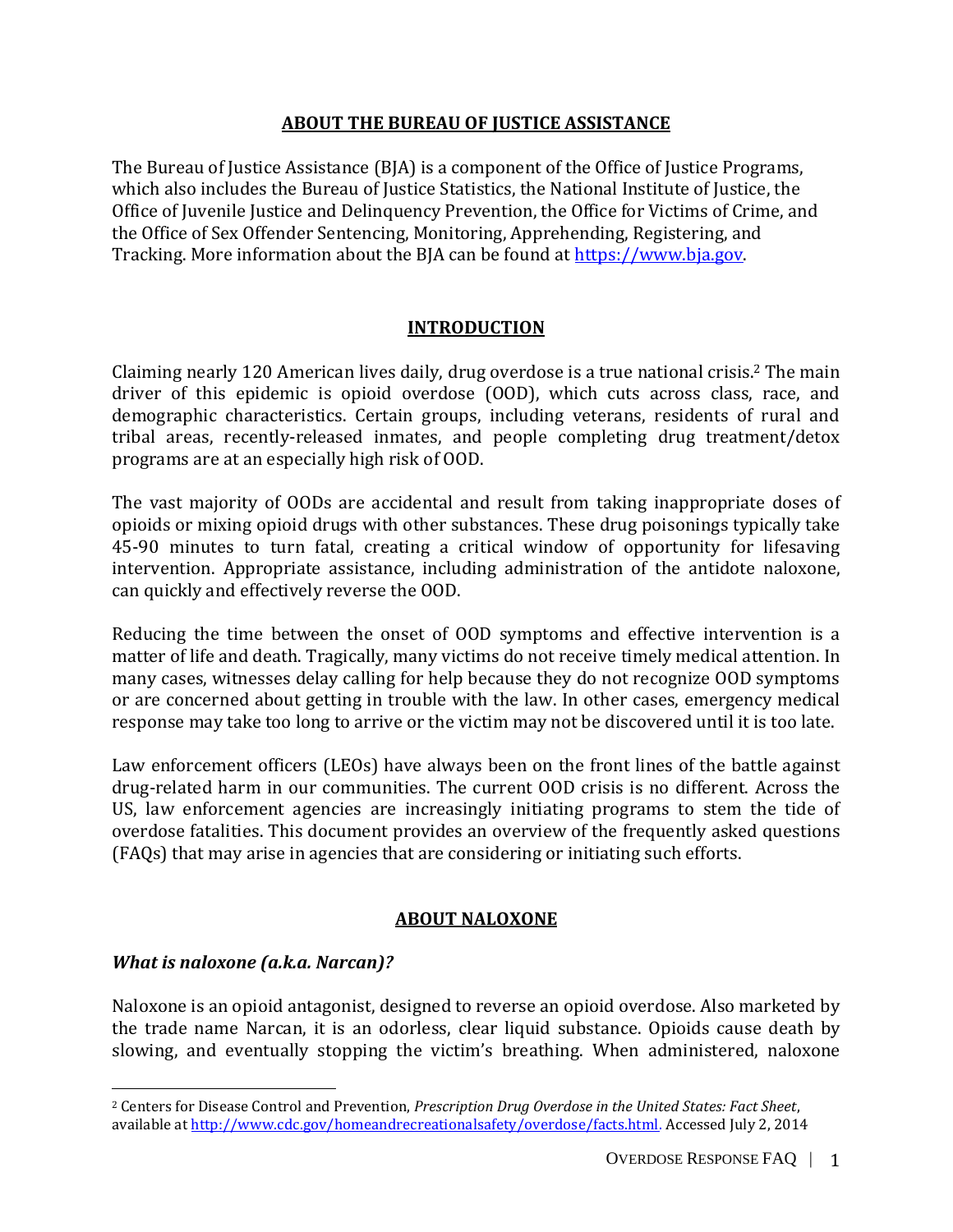restores respiration within two to five minutes, and may prevent brain injury and death. In some cases, a second dose may be needed to rouse the victim or to prevent them from becoming unconscious again. Naloxone has no potential for abuse. This medication has also been dubbed the "miracle" or "second chance" drug because it can have a transformative effect on both the victim and the rescuer.

## <span id="page-2-0"></span>*How is naloxone administered?*

Law enforcement officers have three ways in which to administer naloxone. Currently the most common administration method for LEO overdose rescue programs is **intranasally (IN).** During this mode of administration, a liquid form of naloxone is sprayed into the victim's nostrils. Many first responders prefer IN delivery because it does not involve needles, eliminating the risk of an accidental needle stick injury. The drawback is that IN delivery of naloxone has not yet been FDA-cleared; it is only approved as an injectable drug. This does not make IN devices illegal, since IN delivery is a common "off-label" use of the drug. For instance, Boston Basic Life Support medical responders have been using IN naloxone since 2005. In order to make IN doses available, the needleless syringe containing the naloxone vial must first be connected to a separate device called an atomizer that converts the liquid stream of the drug into a fine mist. The different components are typically sold separately, although limited quantities of pre-packaged IN rescue kits may be available from regional compounding pharmacies. A pre-manufactured IN device is under development.

One alternative way to deliver naloxone is through **intramuscular (IM)** injection. This is an FDA-approved delivery process, utilized for decades in medical settings. With IM, naloxone is drawn from a vial into a syringe, and then injected into the victim's thigh or another large muscle. Many community-based OOD prevention programs distribute IM naloxone to families and other potential OOD bystanders because of its lower cost. Although IN administration is far more common, several law enforcement agencies have opted for injectable administration. The effect of IM administration is typically more rapid than IN, but it does require a level of comfort with hypodermic needles.<sup>3</sup>

The newest addition to the naloxone arsenal is a naloxone auto-injector product called **EVZIO®**. This device is the first naloxone product specifically FDA approved for administration for suspected opioid overdose outside a medically-supervised setting. It is designed to guide the user through the process of overdose reversal using pre-recorded audio prompts and printed images on the device displaying the administration steps. It injects naloxone utilizing a fully retractable needle system that is designed to eliminate the risk of needle stick injury. EVZIO® has a retail price that is substantially higher than the IN or IM products but the manufacturer, Kaléo, offers a program to make the product available at a discount to law enforcement agencies.

# *Does naloxone have any side effects?*

<sup>3</sup> Emergency medical services may also administer naloxone intravenously, which requires professional skill and is not appropriate for non-medical first responders.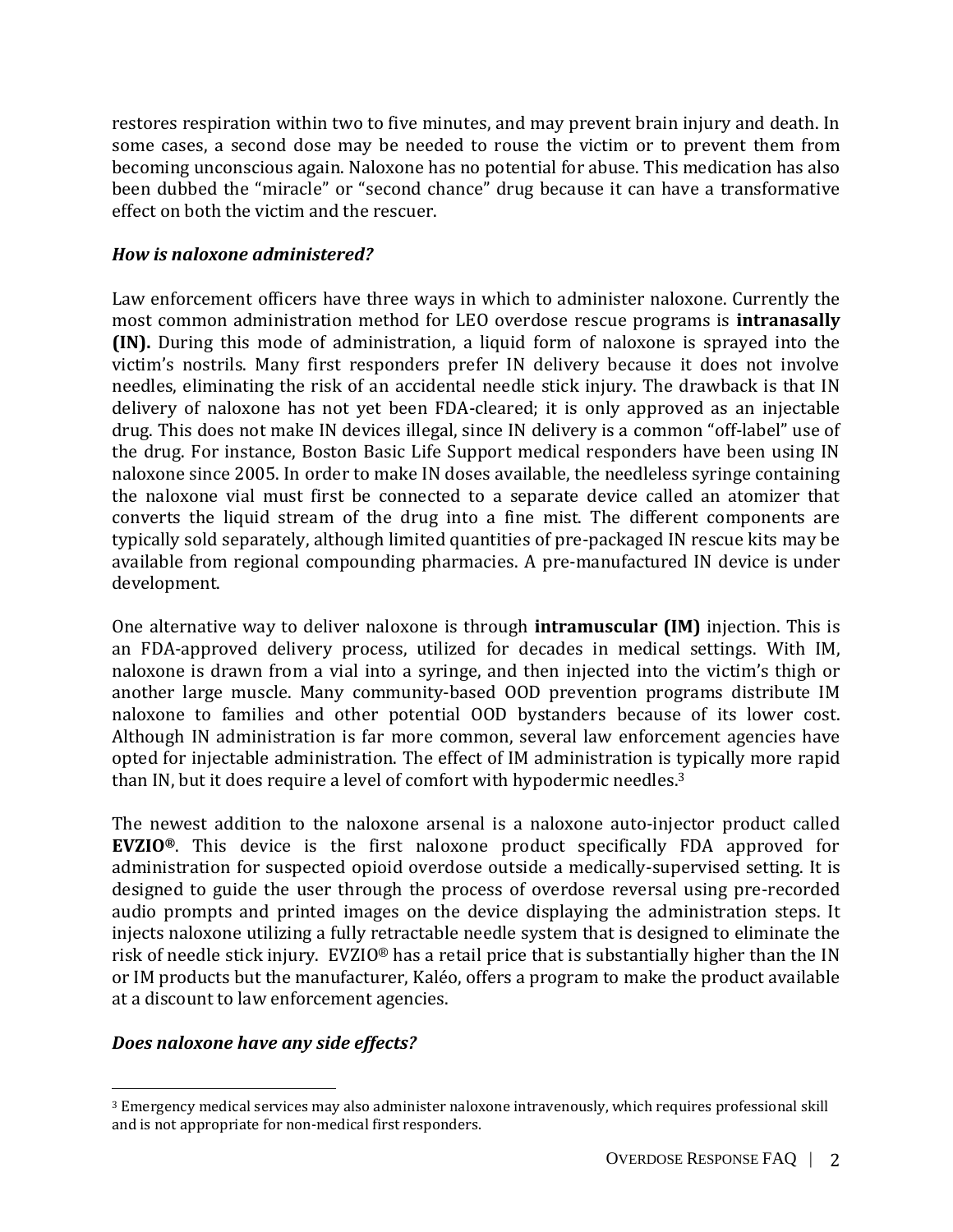Approved by the FDA since the 1970s, naloxone is a very safe medication with the potential side effect of a theoretical risk of allergy that has never been documented. Its administration may result in acute opioid withdrawal (agitation, nausea, vomiting, diarrhea, "goose flesh", tearing, runny nose, and yawning). When victims experience these symptoms, they may become irritable and anxious. It is uncommon, however, for the revived victim to become violent or combative. Intranasal naloxone delivery is less likely to result in severe withdrawal symptoms than an injection.

On rare occasions, reviving an OOD victim may restart existing health problems or uncover the effect of other drugs the victim had taken. This may result in heart palpitations or seizures. In all cases of overdose, it is critical victims be transferred to the care of medical professionals.

## *Does naloxone reverse any overdose?*

Naloxone only works on overdoses caused by opioids. This family of drugs includes prescription painkillers like OxyContin, fentanyl, methadone, and Vicodin, as well as street drugs like heroin. Naloxone will not reverse overdose resulting from non-opioid drugs, like cocaine, benzodiazepines ("benzos"), or alcohol. Given how safe naloxone is, a victim of a non-opioid overdose, or an overdose caused by a mixture of drugs will not be harmed by naloxone. In multiple drug overdoses, it is still worth administering naloxone as it will remove the effects of the opioid, restoring breathing in many cases.

# *If a person is unresponsive and it is not known whether opioids are the cause, can naloxone be administered "just in case"?*

Yes. This is standard practice among emergency medical personnel.

## *How should naloxone be stored?*

Naloxone is a fairly stable medication, with a shelf life between 18 months and two years. IN and IM naloxone should be stored between 59 and 86 degrees Fahrenheit, and should be kept away from direct sunlight. In most law enforcement settings, naloxone can be stored in the cab of the vehicle. Alternatively, the medication has been stored with automated external defibrillator (AED) units. Naloxone kits can be maintained by the individual officers, or issued at roll call and checked in at the end of the shift. Upon expiration, supplies of the medication should be replaced. EVZIO® maintains stability at temperatures of up to 104 degrees for six months.

[Sample policies and procedures](https://www.bjatraining.org/naloxone/do-law-enforcement-overdose-response-programs-require-creation-specific-operating) included in this Toolkit list a variety of approaches to naloxone storage.

## *How can a law enforcement agency procure naloxone?*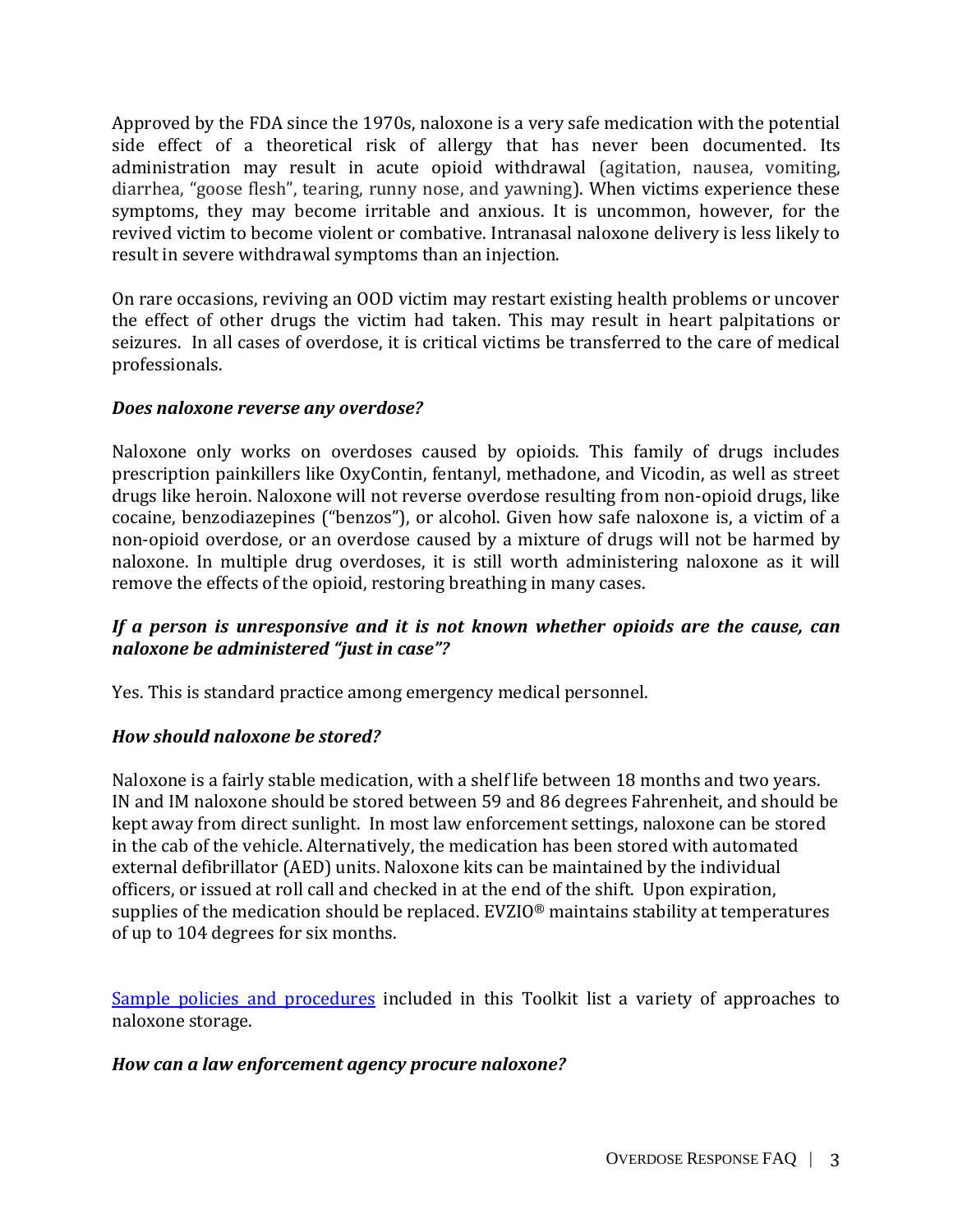The easiest way for a law enforcement agency to order naloxone is to partner with a local or state public health agency, or a local health care institution that already has a drug procurement structure. So long as naloxone remains a prescription drug, the ability of law enforcement agencies to order the medication from a distributor will be limited by applicable state laws and regulations. For more information on these provisions, see *[How](#page-6-0)  [do law enforcement officers become legally authorized to carry and administer](#page-6-0)  [naloxone?](#page-6-0)*

# **ABOUT LAW ENFORCEMENT OVERDOSE REVERSAL PROGRAMS**

# *Should every law enforcement agency get involved in an overdose prevention program?*

Whether it is by actually reversing acute overdoses using naloxone, facilitating effective medical response, supporting the availability of opioid addiction treatment in the community, or by undertaking prevention activities like community education, law enforcement agencies have a vital role to play in curbing the overdose epidemic.

Depending on the law enforcement agency's particular role, jurisdiction, and design of emergency medical services, some LEOs may be well-positioned to reverse a substantial number of acute overdoses. Regardless, all law enforcement agencies should weigh overdose rescue as a potential tool that may be appropriate. Efforts to equip LEOs with naloxone (see *[What is a law enforcement overdose reversal program](#page-4-0)***?**) should prioritize settings where law enforcement personnel may come into contact with OOD victims at least two to four minutes before emergency medical personnel. Law enforcement overdose reversal training and naloxone supply are particularly critical to rural, tribal, and other high-risk settings where professional emergency medical response may be significantly delayed by geographic, resource, and other factors.

Whether or not an agency undertakes an overdose reversal program using naloxone, comprehensive overdose prevention programs often integrate other key elements. This includes community and school education about signs and symptoms of overdose, awareness of local Good Samaritan overdose laws or policies, information about safe drug storage, prescription drug take-backs, and encouraging help-seeking among high-risk groups. (See *Additional [Considerations](#page-13-0)* section.)

## <span id="page-4-0"></span>*What is a law enforcement overdose reversal program?*

Law enforcement overdose reversal programs are designed to equip LEOs to recognize and reverse an active opioid overdose using naloxone. Providing law enforcement with the knowledge and the tools to reverse overdoses in the field can reduce the time between when an OOD victim is discovered and when they receive lifesaving assistance. Law enforcement overdose rescue programs are similar to the already widespread efforts to train police in first aid and cardiopulmonary resuscitation (CPR). A list of existing law enforcement overdose reversal programs is availabl[e here.](http://www.nchrc.org/law-enforcement/us-law-enforcement-who-carry-naloxone/)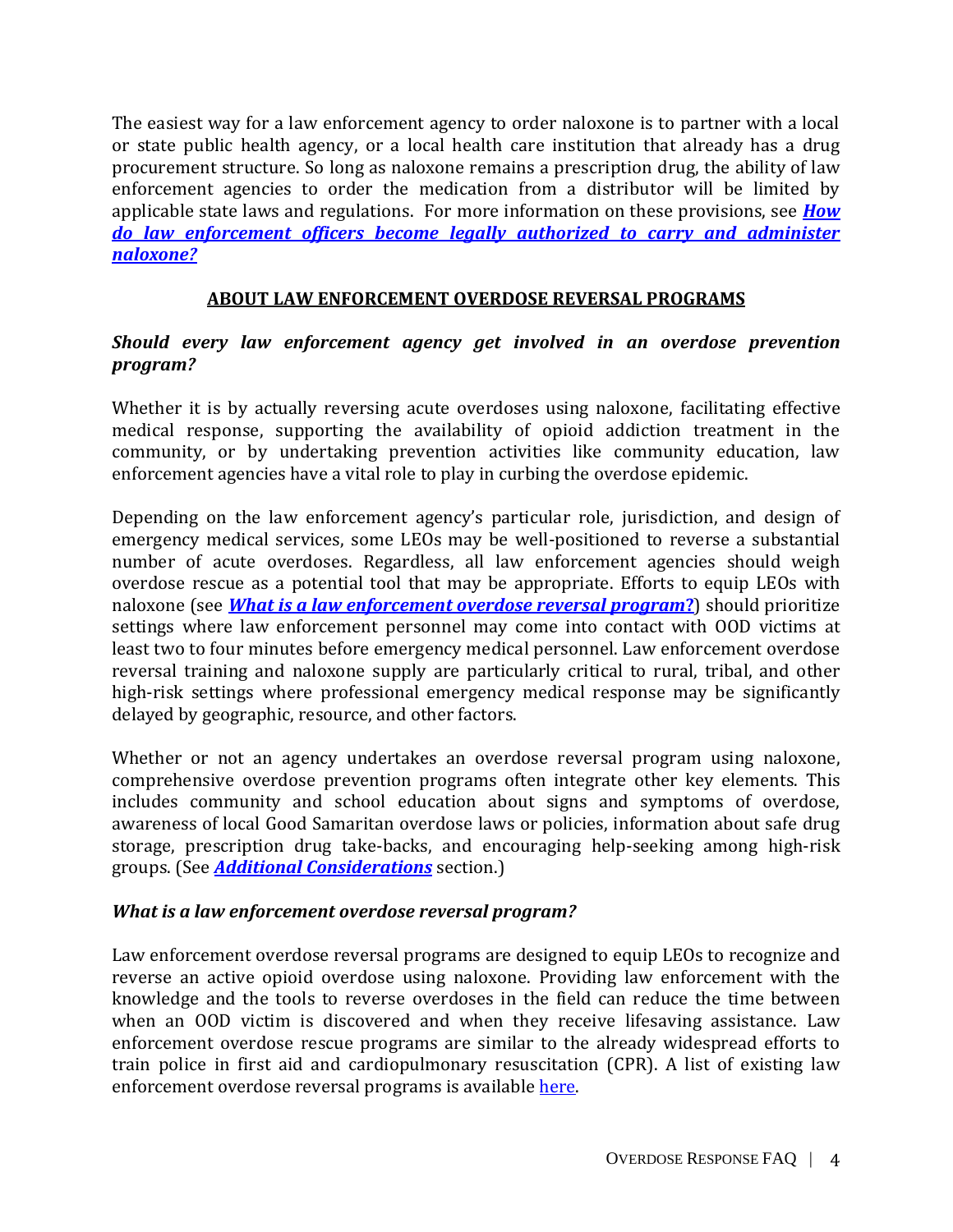Example: The Quincy, MA Police Department (QPD) launched its law enforcement overdose reversal program in 2010. Created in partnership with the Massachusetts Department of Public Health, this initiative consisted of training patrol officers how to recognize and reverse OODs, and equipping them with naloxone. To date, QPD officers have reversed over 280 OODs. This program has been widely recognized for its contribution to the fight against the overdose epidemic<sup>4</sup> and has served as a model for a growing number of law enforcement overdose reversal initiatives across the United States.

Example: In response to the increase in the number of reported overdose deaths on tribal lands and 20-minute ambulance response times, the Police Department of the Lummi Nation in the Pacific Northwest requested permission to participate in the overdose prevention program sponsored by the Lummi Nation Tribe. Originally focused on training community members in the use of naloxone, the program was expanded to cover 20 officers and command staff. In the first six weeks of the program, Lummi officers successfully reversed three overdoses. In addition to training the remaining Lummi officers, the Lummi Nation PD training is being scaled up to encompass Lummi Housing Security and neighboring First Nations police agencies.

Example: In May 2012, Suffolk County Police Department (SCPD), which serves a wide geographic area began a Narcan Pilot program. A partnership with the New York State Department of Health, this program initially trained 400 officers in several precincts. In the first five months, the program resulted in 32 reversals, leading to a rapid scale-up of the program to all of the patrol and support divisions. Currently, more than 1,200 officers have been certified and have administered naloxone a total of 244 times resulting in 233 successful OOD reversals.

# *What is behind the growing popularity of law enforcement overdose reversal programs?*

Law enforcement officers are often first to arrive at the scene of an OOD, either as a result of an emergency call or in the ordinary course of their patrol or other duties. During an OOD, delaying appropriate first aid by mere minutes can translate into a difference between life and death or permanent brain damage. Being equipped with overdose reversal skills and naloxone gives officers a new critical tool in furthering their mission to protect and serve their communities.

In addition to the lifesaving function, law enforcement overdose reversal activities have gained traction for other reasons. Opioid abuse and the devastation wrought by the overdose epidemic touches some officers on a personal level. Research suggests that

l

<sup>4</sup> Recipient of the White House *Advocates for Action* Award, featured in the Office of National Drug Control Policy (ONDCP) 2013 National Drug Control Strategy, and Gary P. Hayes Award, (PERF). *See* Jack Encarnacao, *White House recognizes Quincy for drug program*, The Patriot Ledger, Apr. 30, 2013, available at [http://www.patriotledger.com/news/x1506802962/White-House-recognizes-Quincy-police-for-drug](http://www.patriotledger.com/news/x1506802962/White-House-recognizes-Quincy-police-for-drug-program)[program.](http://www.patriotledger.com/news/x1506802962/White-House-recognizes-Quincy-police-for-drug-program) Published April 30, 2013. Accessed July 2, 2014.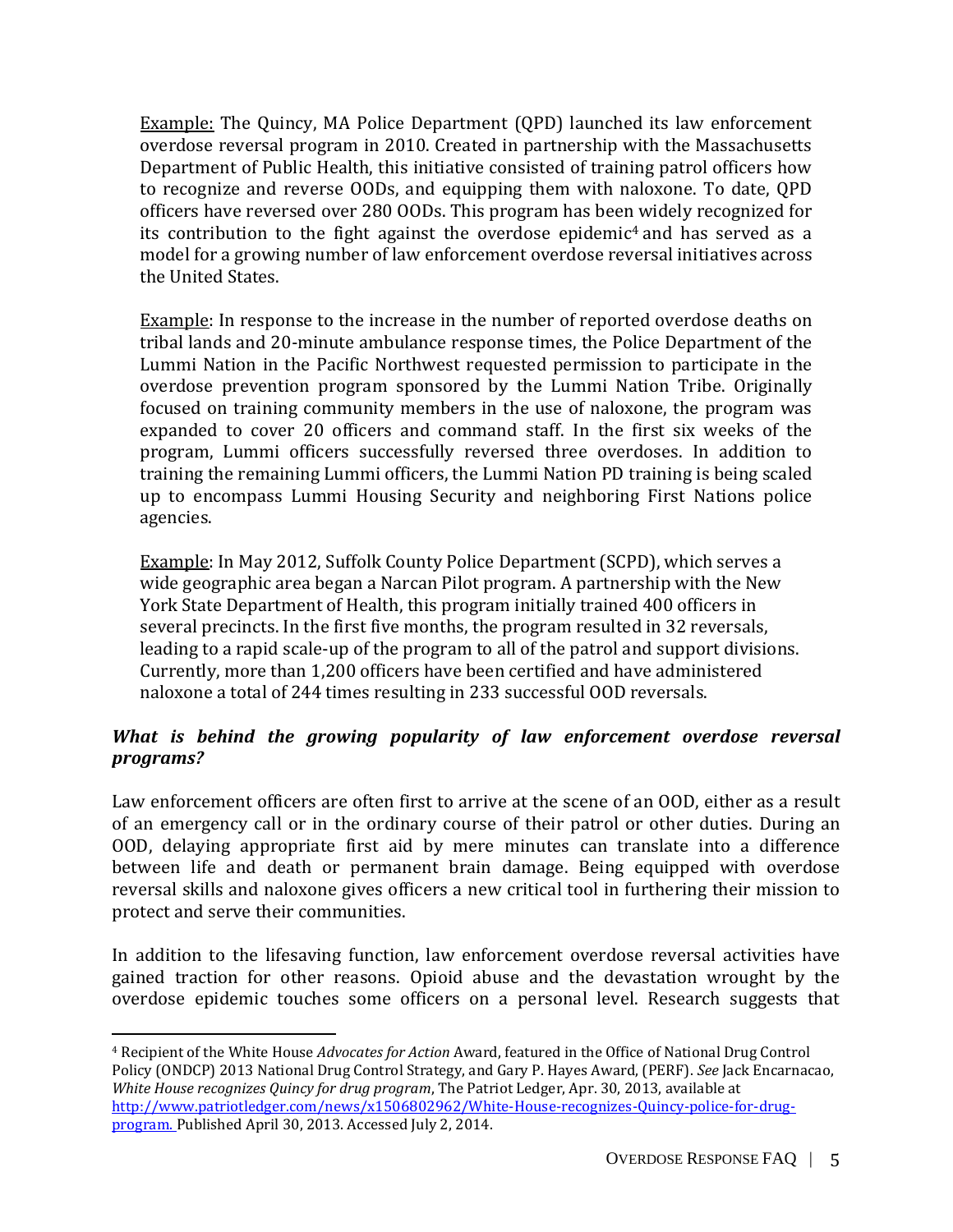officers appreciate the opportunity to expand their capacity to respond effectively to overdose emergencies. Learning about and being able to refer at-risk individuals to drug treatment and other public health resources (including naloxone prescription programs) further expands the arsenal available to LEOs in preventing drug overdose in their community. In many instances, OOD reversals by law enforcement personnel have improved internal morale and job satisfaction.

Agencies implementing law enforcement overdose response initiatives have also reported improved community relations, cross-sector information sharing, and better coordination with public health agencies and community groups working on substance abuse problems.

# *Isn't overdose reversal the responsibility of emergency medical services?*

Ideally, each OOD victim can receive timely attention from emergency medical responders; there is an entire range of other accidents during which LEOs routinely step up to provide first aid, including instances of motor vehicle accidents and heart attacks. As always, during overdose events LEOs work in coordination with other first responders. Depending on the design of emergency services in the jurisdiction and the geographical setting, LEOs may be in the position to save lives by providing the initial emergency response. Any follow-up assistance, including medical transport (or refusals of medical attention) is typically handled by emergency medical responders.

Even when emergency medical responders are already present on the scene, those responders may request assistance from LEOs. This may include providing direct first aid, securing the scene, or other types of support. When setting up and executing a law enforcement overdose rescue program, it is important for all three branches of the emergency response system (i.e., police, fire, and EMS) to collaborate at the scene of an overdose. Therefore, it is worthwhile to obtain buy-in from the EMS and fire service to plan for how care of the victim will flow during an overdose response.

The way LEOs conduct themselves during overdose response events is critical to the overall effort to curb the overdose crisis. By treating overdose events first and foremost as health emergencies, officers can foster a culture of trust with members of the public, maximizing the chances bystanders will call 9-1-1 during overdose events. Basic outreach at the scene can help educate families, friends, and other bystanders to be vigilant for signs and symptoms of overdose, since many victims experience more than one such event over their lifetime. Additional outreach, including referral to treatment and community overdose prevention programs may be appropriate.

# <span id="page-6-0"></span>*How do law enforcement officers become legally authorized to carry and administer naloxone?*

Naloxone is a prescription medication but it is not a controlled substance. This means authorization is needed to allow possession and administration of the drug by first responders. In most cases, a protocol called a "standing order" can be issued for the entire department by any provider holding a license to write prescriptions. To obtain naloxone,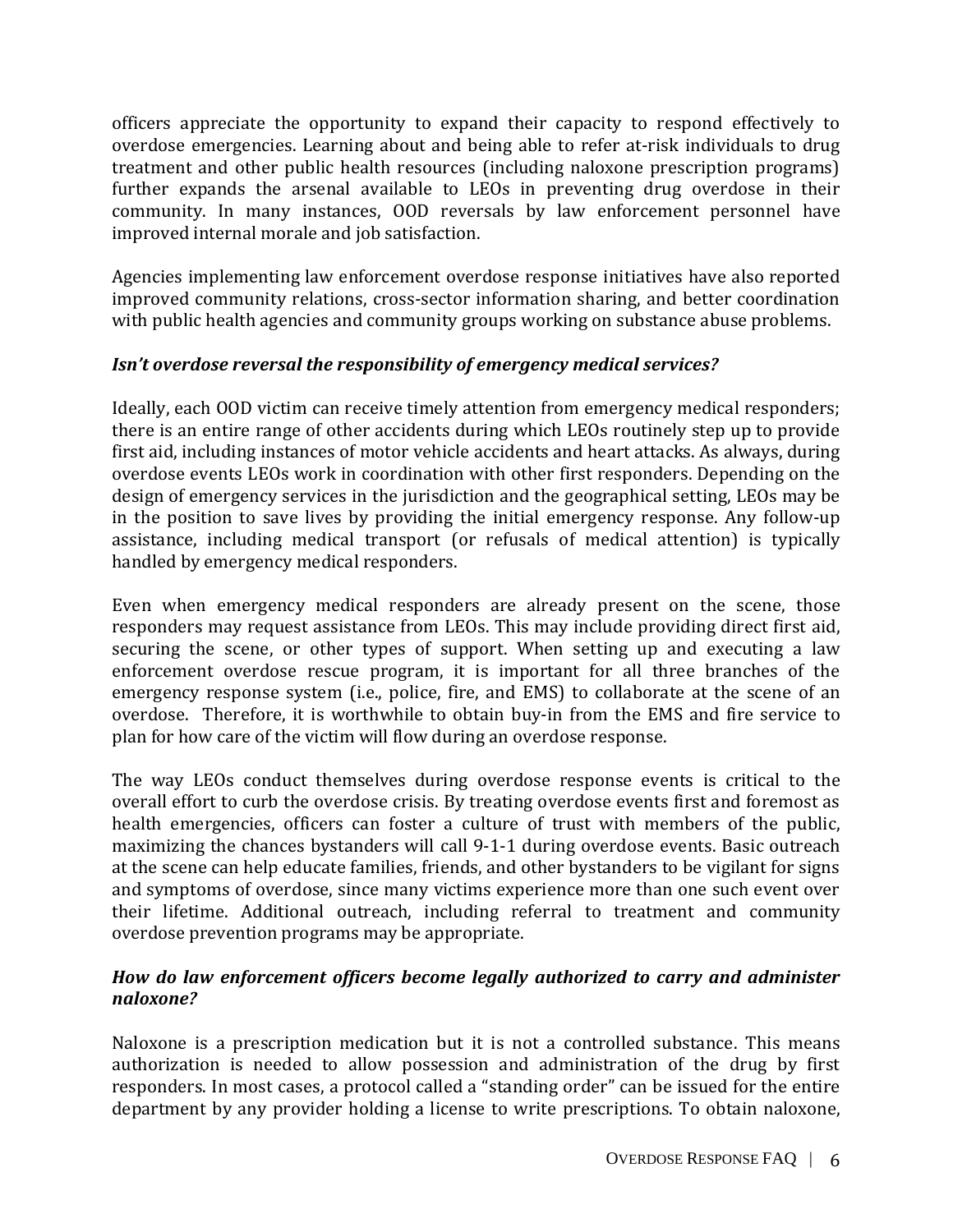many law enforcement agencies have collaborated with physicians from the state or local department of health, local EMS agencies, hospitals, or community organizations. 5 Typically, the agency signs a memorandum of agreement (MOA) or another agreement to formalize the collaboration with authorizing healthcare or public health agencies. A list of [sample MOAs](https://www.bjatraining.org/naloxone/what-are-some-sample-memorandums-understanding-other-agencies-have-used-formalize) is available as a part of this Toolkit.

In the case of large departments, the agency's medical director or other licensed staff prescribers may be able to authorize field personnel.<sup>6</sup>

Some states have made it easier for LEOs to access naloxone. For example, some Boards of Pharmacy have streamlined the process by which law enforcement agencies can order the medication, allowing these agencies to purchase naloxone directly from a wholesaler instead of receiving it from a retail pharmacy via a prescription from a health care provider.<sup>7</sup> Other states have supported agreements between law enforcement overdose response programs and EMS agencies to handle purchasing and training.<sup>8</sup>

With proper authorization, law enforcement overdose response programs can access any naloxone product currently available on the market. For the discussion of the differences in these products, see *[How is Naloxone Administered?](#page-2-0)* 

# *If something goes wrong during an overdose rescue attempt, could the officer or the officer's employer be held liable?*

The risk of liability for a LEOs or their employers resulting from naloxone administration is low. From a legal standpoint, it would be extremely difficult to win a lawsuit against an officer who administers naloxone in good faith and in the course of employment. Overdose response activity is no different from any other good faith effort to provide assistance in an emergency.<sup>9</sup>

In nearly all states, the liability risk is further reduced by laws that provide LEOs, as well as their employers with additional layers of protection from lawsuits. Almost half the states in the United States have passed naloxone access laws that shield "any person" from civil and criminal liability if they administer naloxone. <sup>10</sup> Such immunity applies to LEOs as well as other professional responders who administer naloxone in good faith.<sup>11</sup>

<sup>5</sup> Examples include New York and Massachusetts.

<sup>&</sup>lt;sup>6</sup> Information on engaging prescribers in such efforts is available a[t http://prescribetoprevent.org.](http://prescribetoprevent.org/) See also the SAHMSA Overdose Prevention Toolki[t http://store.samhsa.gov/shin/content/SMA13-](http://store.samhsa.gov/shin/content/SMA13-4742/Overdose_Toolkit_2014_Jan.pdf) 4742/Overdose Toolkit 2014 Jan.pdf. Accessed September 1, 2014.

<sup>7</sup> Examples include New Jersey and New York.

<sup>8</sup> Example includes North Carolina.

<sup>9</sup> This analysis assumes that an officer attempting a rescue is acting in good faith. Egregious lapses of judgment, intention to cause harm, or actions that are outside of the officer's scope of training or employment may, in some instances, increase risk of liability.

<sup>10</sup> For an updated list of these laws, *see* Public Health Law Research Program, *LawAtlas: Naloxone Overdose Prevention Laws*, available at [http://lawatlas.org/query?dataset=laws-regulating-administration-of](http://lawatlas.org/query?dataset=laws-regulating-administration-of-naloxone#.U8WQa6gwLYQ)[naloxone#.U8WQa6gwLYQ.](http://lawatlas.org/query?dataset=laws-regulating-administration-of-naloxone#.U8WQa6gwLYQ) Accessed July 12, 2014.

<sup>11</sup> It is important to distinguish such provisions from Good Samaritan laws, which generally cover volunteers and bystanders acting outside their scope of employment.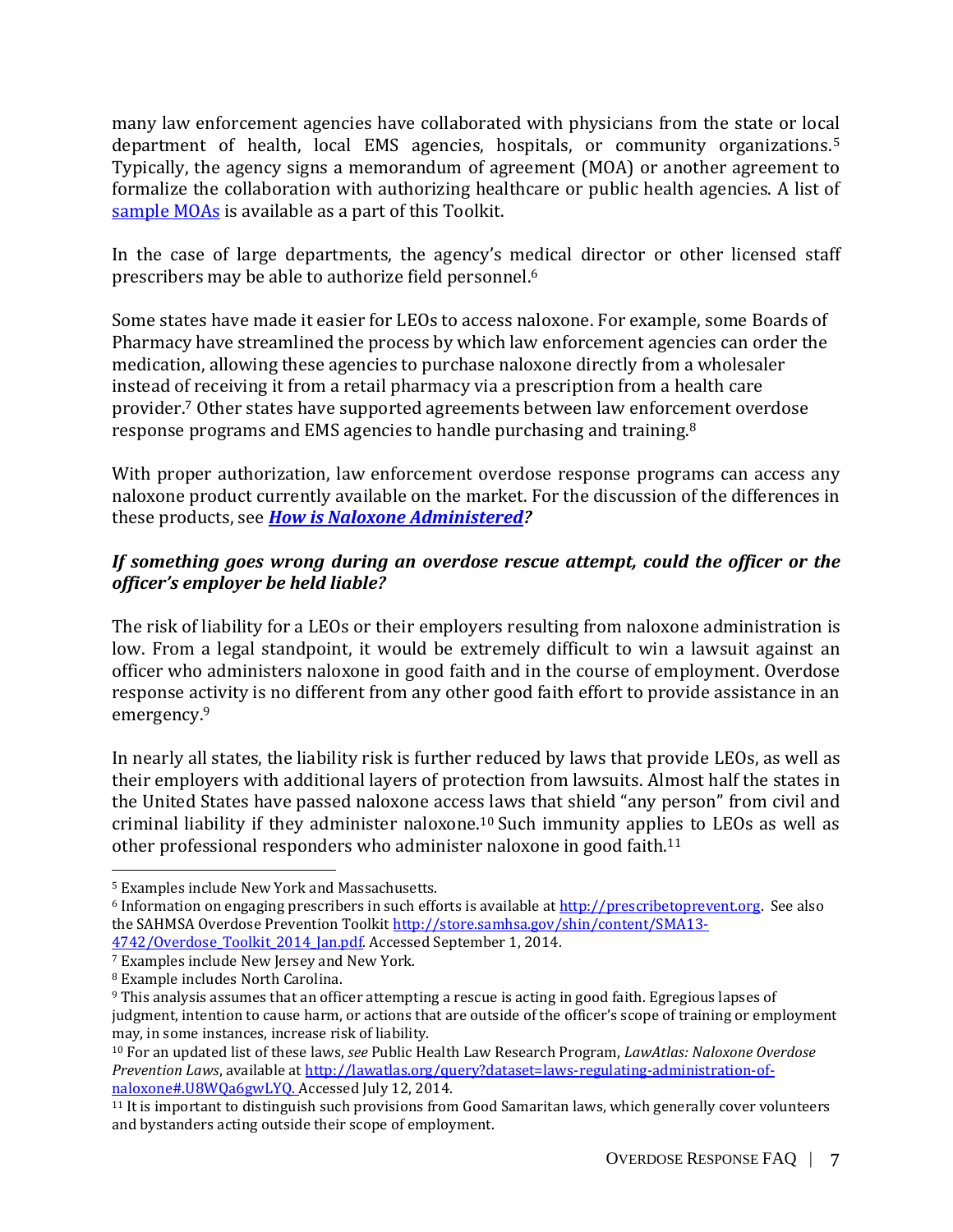Many states also have provisions, commonly referred to as "Tort Claims Acts," which extend additional liability shields to both state and local governments. Although these rules vary, such laws generally cover discretionary actions made in good faith and are within the scope of an officer's employment. Related provisions may also cap the maximum liability of the governmental entity and prohibit the payment of punitive or other damages.

In summary, as long as LEOs act in good faith and within the scope of their training and standard operating procedures, the risk of liability to themselves or their employer is extremely low.

# *Could an officer who is part of a law enforcement overdose reversal program be held legally liable for failing to provide OOD rescue?*

Generally, no. In most states, a legal concept called the Public Duty Doctrine blocks such lawsuits. Under this doctrine, officers have no legal duty to assist others, even when they are in a position to do so. These protections do not apply to any administrative discipline directed at the officer for violating standard operating procedures.

# *Is special training required to engage law enforcement in overdose reversal?*

As with any new initiative, officers should be trained in the proper handling and use of the medication. Most states do not require specific training for people who administer naloxone, but some amount of training is mandated for non-medical personnel in several jurisdictions. The length and content of the training are discretionary. The vast majority of LEO overdose reversal programs are administered in collaboration with state or local departments of health, community-based organizations, healthcare organizations, or EMS agencies (see the **MOA** [section](https://www.bjatraining.org/naloxone/what-are-some-sample-memorandums-understanding-other-agencies-have-used-formalize) of this Toolkit).

In the case of dual-role officers holding additional medical response certifications (e.g. EMTs), existing training and certification could be sufficient to carry and administer naloxone.

# *What does the education and training element of a law enforcement overdose reversal program typically cover?*

Law enforcement overdose response program trainings typically last from 40 to 90 minutes. At the very least, such trainings include three basic elements: 1) information on how to recognize signs of an opioid overdose, 2) information on how to provide basic life support and proper administration of naloxone, and 3) an applied component providing trainees an opportunity to practice their skills. Trainings also typically include time for the completion of requisite documentations to authorize naloxone possession and administration by LEOs.

Most trainings also cover some combination of the following content elements: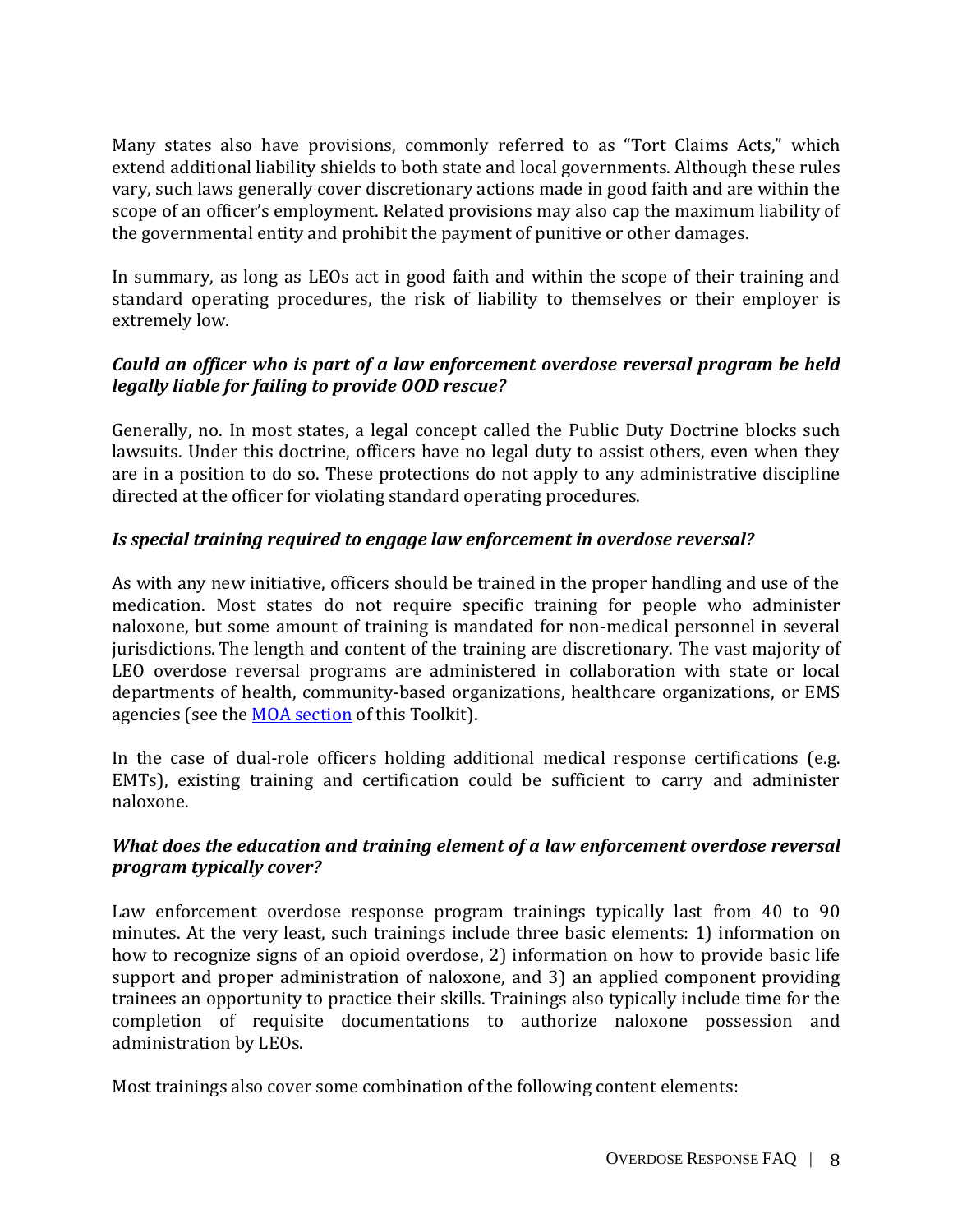- A. Drug abuse basics, including the chronic nature of addiction and risk factors for overdose
- B. Mechanisms by which opioids can cause overdose and the reversal properties of naloxone
- C. Occupational safety considerations
- D. Legal considerations, including naloxone authorization and applicable Good Samaritan laws or policy provisions covering overdose victims and bystanders
- E. Standard operating procedures, including how to interface with emergency medical personnel
- F. Overdose education and naloxone distribution resources available to community members, including what to expect if a bystander has already administered naloxone

Programs that meet best practices cover information and skills that equip officers to engage in prevention at the scene of the overdose, because overdose reversal is just the first step in helping the victim on the road to recovery. Officers benefit from instruction that covers substance abuse and social services available in their jurisdiction, as well as specific referral protocols. To ensure the accuracy of such content, it is important to consult relevant community partners in key sectors, including drug treatment, behavioral health, and related services. The particular mix of training content and delivery channels depends on local needs and circumstances. Employees who hold existing medical response certifications such as CPR or basic life support may require an abridged training.

There are a number of existing resources to help agencies design their own law enforcement overdose response training. A list of training materials is available in the [Training section](https://www.bjatraining.org/naloxone/what-does-education-and-training-element-law-enforcement-overdose-reversal-program) of this Toolkit.

# *Who is responsible for the delivery of the education and training element of a law enforcement overdose response program?*

Several options exist for providing training to law enforcement overdose response program participants.

One model is for the training to be provided by the staff of the local hospital, another health facility, health department, or EMS service. In these situations, the same medical organization often acts as a liaison for the naloxone supply. Some law enforcement agencies have an existing emergency response training infrastructure to maintain required first aid and first responder certifications. Depending on the organization's internal capabilities, this training may be provided by a designated training officer, who often has additional medical training, or provided by staff of the external health agencies.<sup>12</sup> OOD response training can be incorporated into this existing training infrastructure.

Another option is for a community-based organization providing naloxone access to members of the public to provide such training.

l

<sup>&</sup>lt;sup>12</sup> Example includes the Massachusetts program model.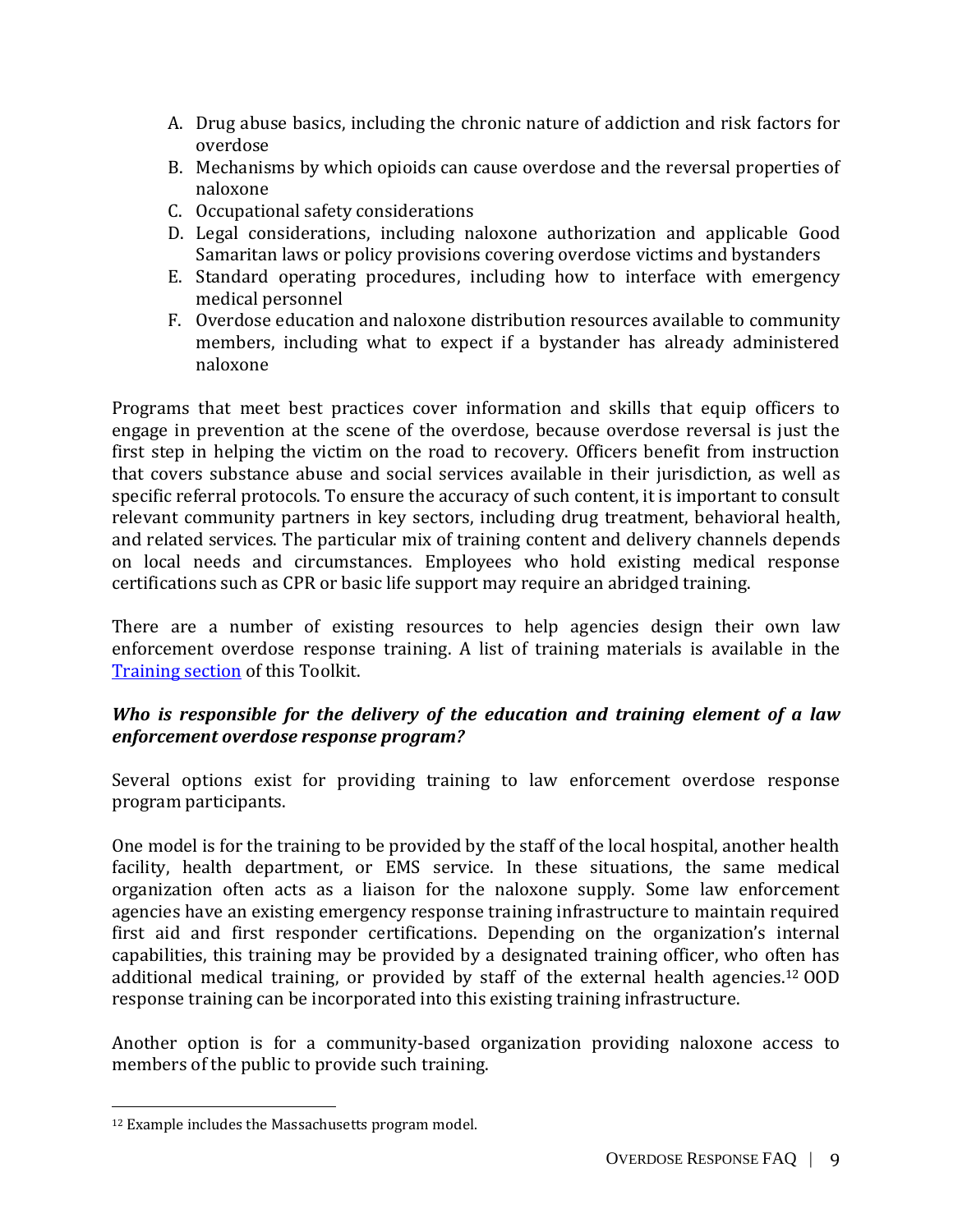A third option is for the training to be organized at the state or county level using a distance learning or train-the-trainer model.<sup>13</sup> E-learning tools may be especially useful for rural and tribal agencies.

Even if the bulk of the training is presented by non-LEO individuals, some participation by the agency's leadership in content delivery is important. Leadership science and documented benefits of peer-to-peer learning suggest that endorsement of the material by trusted LEOs can improve information uptake and retention.

## *How often do law enforcement overdose response program participants need to be retrained?*

There are currently no legal requirements for retraining in law enforcement overdose response programs. Just like with any other LEO activity, annual or other periodic retraining may be needed to ensure effective and compliant practices. In some jurisdictions, refresher trainings have become part of the annual training programs.<sup>14</sup>

# *Do law enforcement overdose response programs require the creation of specific operating procedures?*

While not legally required, it is strongly encouraged. Each agency should establish standard operating procedures (SOPs) for law enforcement overdose response activities. These procedures should be drafted in consultation with the governing laws of the jurisdiction and any applicable collective bargaining units. If applicable, policies should integrate the provisions of relevant 9-1-1 Good Samaritan laws, as well as the department's policy on information gathering, searches, arrests and other activities at the scene of an overdose. Any triage plans developed with EMS and fire agencies can also be reflected in the department's SOP.

A list of sample procedures from a variety of jurisdictions is available in the [Policies and](https://www.bjatraining.org/naloxone/do-law-enforcement-overdose-response-programs-require-creation-specific-operating)  [Procedures section](https://www.bjatraining.org/naloxone/do-law-enforcement-overdose-response-programs-require-creation-specific-operating) of this Toolkit.

## *What are the typical costs of a law enforcement overdose response program to the agency?*

The cost of law enforcement overdose response programs consists of three main components: cost of the naloxone kits, training costs, and personnel costs.

<sup>13</sup> Office of Ohio Attorney General, *Ohio Peace Officer Training Academy: Naloxone Education Video*, available a[t http://www.ohioattorneygeneral.gov/Media/Videos/Naloxone-Educational-Video.](http://www.ohioattorneygeneral.gov/Media/Videos/Naloxone-Educational-Video) For more information, *see Ohio law enforcement officials offered training to prevent heroin deaths*, WFMJ.com, Jul. 15, 2014, available a[t http://www.wfmj.com/story/26022224/ohio-law-enforcement-officials-offered-training-to-prevent](http://www.wfmj.com/story/26022224/ohio-law-enforcement-officials-offered-training-to-prevent-heroin-deaths)[heroin-deaths.](http://www.wfmj.com/story/26022224/ohio-law-enforcement-officials-offered-training-to-prevent-heroin-deaths) Published July 15, 2014. Accessed July 12, 2014.

<sup>14</sup> Davis CS et al., *Expanded access to naloxone among firefighters, police officers, and emergency medical technicians in Massachusetts*, 104 Am. J. Public Health, e7-e9 (2014).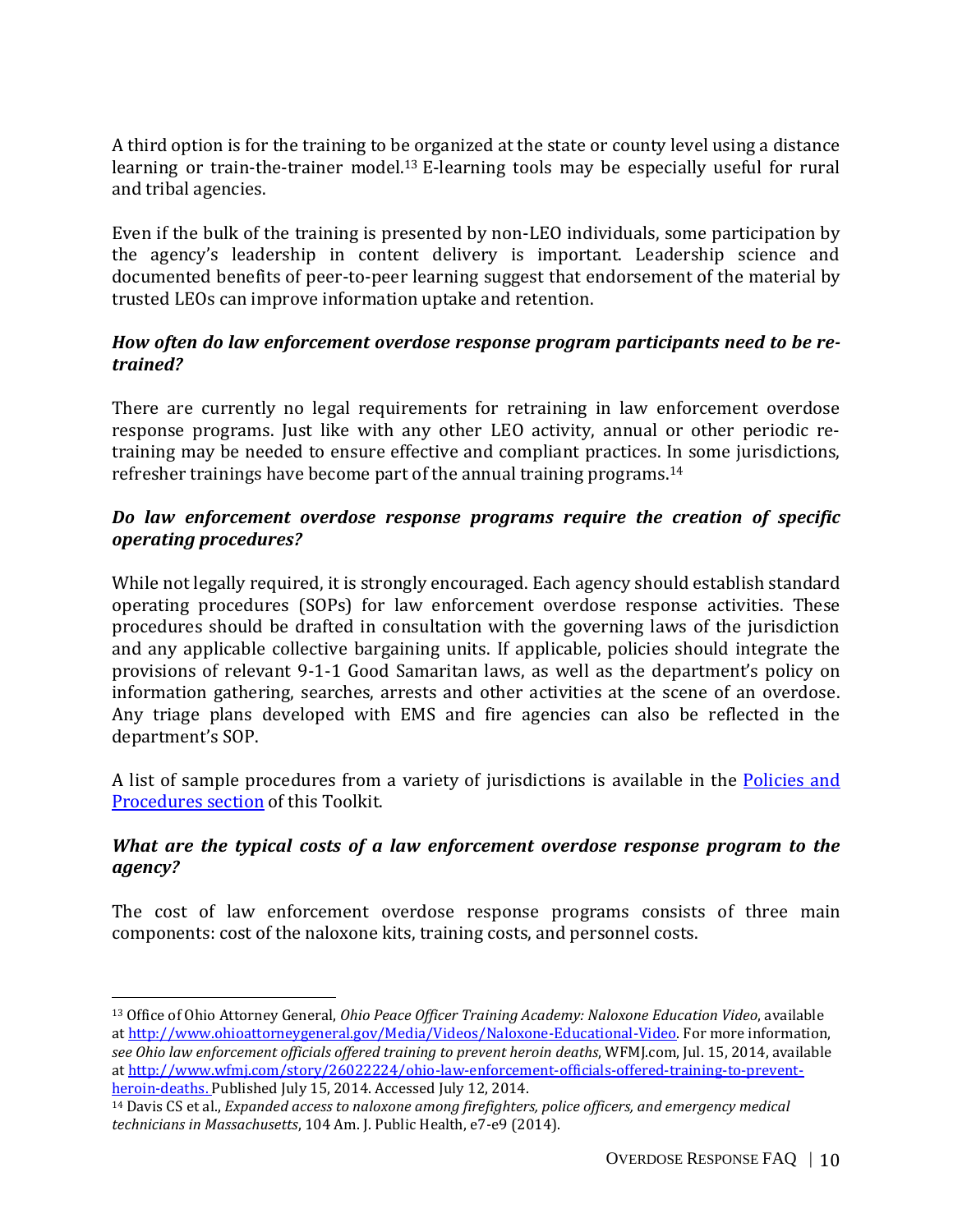Cost of naloxone: Depending on the specific form of naloxone used by the department, the cost of a single naloxone rescue kit ranges from approximately \$22 to \$60 for IN kits. A nasal administration kit typically includes a zippered bag, two doses of naloxone, two nasal atomizer, directions on appropriate use, and, in some instances latex gloves. In some departments where street-level personnel always work in pairs, equipping each officer with one dose of naloxone has been deemed sufficient, because two doses are always available at the scene. The EVZIO® auto-injector, new to the market, is now being deployed by law enforcement agencies in several states such as Illinois, Tennessee, and Virginia.

Cost of training: In many cases, law enforcement training for overdose reversal programs is provided at no cost by a sister or a community agency. In some instances, agencies are asked to cover honorariums, costs for transportation and related training expenses, but grants may be available to reimburse these expenditures. 15

Personnel costs: The time for personnel to undergo training as part of law enforcement overdose reversal and prevention varies on a case-by-case basis. Labor unions may consider OOD reversal training a change in work conditions. <sup>16</sup> If trainings are mandatory and do not fall within regular workday hours, overtime coverage may be required. There may also be a cost for retaining a medical supervisor/director to authorize naloxone access.

# *Who covers law enforcement overdose response costs?*

Funds can come from a variety of sources. Some law enforcement overdose response initiatives have been funded directly out of their operational budget. Others have partnered with sister health agencies such as state or county Departments of Public Health to cover naloxone kit supplies and provide training (see the **MOA section** of this Toolkit). Naloxone supplies can also be made available through partnerships with local emergency medical services, businesses, or healthcare institutions. Forfeiture funds can be used to fund naloxone rescue kits along with training and limited overtime costs. <sup>17</sup> Federal grants from programs including the Byrne Justice Assistance<sup>18</sup> and High Intensity Drug Trafficking Area (HIDTA) grants may also be used to equip and with naloxone and train them in overdose reversal and prevention. <sup>19</sup> Information about Justice Assistance Grant (JAG) funds can be found by clicking [here.](https://www.bja.gov/ProgramDetails.aspx?Program_ID=59#horizontalTab8) Outside funding may be predicated on certain conditions, including reporting requirements to help track overdose problems and program impact (see the Data [Reports section](https://www.bjatraining.org/naloxone/what-types-information-or-data-should-our-law-enforcement-agency-collect-about-our-naloxone) of the Toolkit). Personnel training costs are typically covered from

Published April 9, 2014. Accessed July 14, 2014.

<sup>15</sup> For example, the New York Attorney General, *Community Overdose Prevention (COP) Program, New York*, available at [http://www.ag.ny.gov/feature/community-overdose-prevention-program-cop-program.](http://www.ag.ny.gov/feature/community-overdose-prevention-program-cop-program)  <sup>16</sup> Rick Pfeiffer, *Deputies set to get overdose training*, Niagara Gazette, Apr. 9, 2014, available at http://www.niagara-gazette.com/news/local\_news/article\_0943653d-0064-5288-86c5-096fc88ea4b1.html.

<sup>17</sup> New York Attorney General, *Community Overdose Prevention (COP) Program, New York*, available at [http://www.ag.ny.gov/feature/community-overdose-prevention-program-cop-program.](http://www.ag.ny.gov/feature/community-overdose-prevention-program-cop-program) Accessed July 18, 2014.

<sup>18</sup> Bureau of Justice Assistance, U.S. Dep't of Justice, *Justice Assistance Grant (JAG) Program*, available at [https://www.bja.gov/ProgramDetails.aspx?Program\\_ID=59.](https://www.bja.gov/ProgramDetails.aspx?Program_ID=59) Accessed July 1, 2014.

<sup>19</sup> Examples include Ohio and Rhode Island.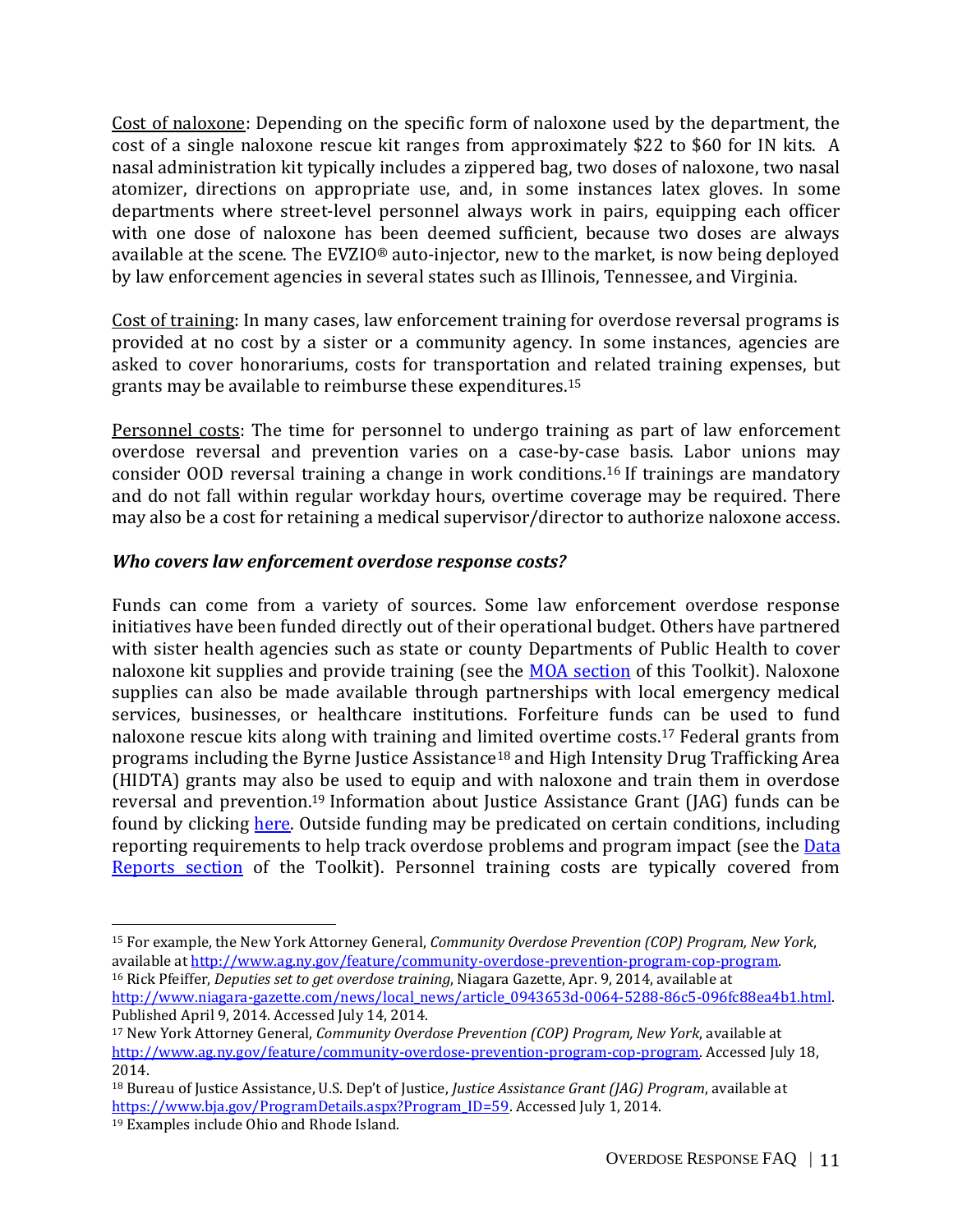departments' operational budgets, but limited funding for overtime expenditures may be available through state and federal grants. 20

# *Are there any collective bargaining issues associated with law enforcement overdose rescue programs?*

In most cases, law enforcement overdose rescue programs have been implemented without any collective bargaining disputes. In some cases, labor unions may consider OOD response and associated training a change in work conditions or an additional duty, raising the possibility of contract renegotiation.<sup>21</sup> Collective bargaining unit representatives should be consulted early in the process of planning LEO overdose rescue efforts and given the opportunity to address personnel and occupational safety concerns. Agencies faced with collective bargaining challenges can proceed by making officer participation in overdose reversal a voluntary activity while disputes are resolved. Additionally, in some instances, union representatives conditioned their agreement on the agency's explicit policy not to discipline officers if their agency-supplied naloxone kit is lost or stolen.

# *How can agencies benefit from undertaking an overdose response program?*

There are a number of benefits to officers, implementing agencies, as well as to the public at large. First and foremost, the implementation of law enforcement overdose response program can lead to the reversal of possibly fatal overdoses in the community. Individual officers express enhanced job satisfaction rooted in improved ability to "do something" at the scene of an overdose.

Implementing departments report improved community relations, leading to better intelligence-gathering capabilities. Similarly, collaboration between law enforcement, public health, drug treatment, fire, and other sectors on overdose response initiatives leads to improved cross-agency communication and helps operationalize a public health approach to drug abuse (See *Additional [Considerations](#page-13-0)* below).

# *What are the potential occupational risks of a law enforcement overdose response program?*

Providing first aid to an OOD victim carries the same general occupational risk inherent to other first aid activities that are part of policing. Universal precautions should be taken when coming into direct contact with the victim, including moving them into the recovery position, providing rescue breathing, and any other manipulation. Given that a substantial proportion of OOD victims are people who inject drugs, LEOs should be aware of the high

new duty. Boston Globe, September 22, 2014. Accessed September 22, 2014.

<sup>20</sup> New York Attorney General, *Community Overdose Prevention (COP) Program, New York*, available at [http://www.ag.ny.gov/feature/community-overdose-prevention-program-cop-program.](http://www.ag.ny.gov/feature/community-overdose-prevention-program-cop-program) Accessed July 18, 2014.

<sup>21</sup> Rick Pfeiffer, *Deputies set to get overdose training*, Niagara Gazette, Apr. 9, 2014, available at http://www.niagara-gazette.com/news/local\_news/article\_0943653d-0064-5288-86c5-096fc88ea4b1.html. Accessed June 29, 2014. See also Oliver Ortega, Police union, Somerville at odds on Narcan Police say it's a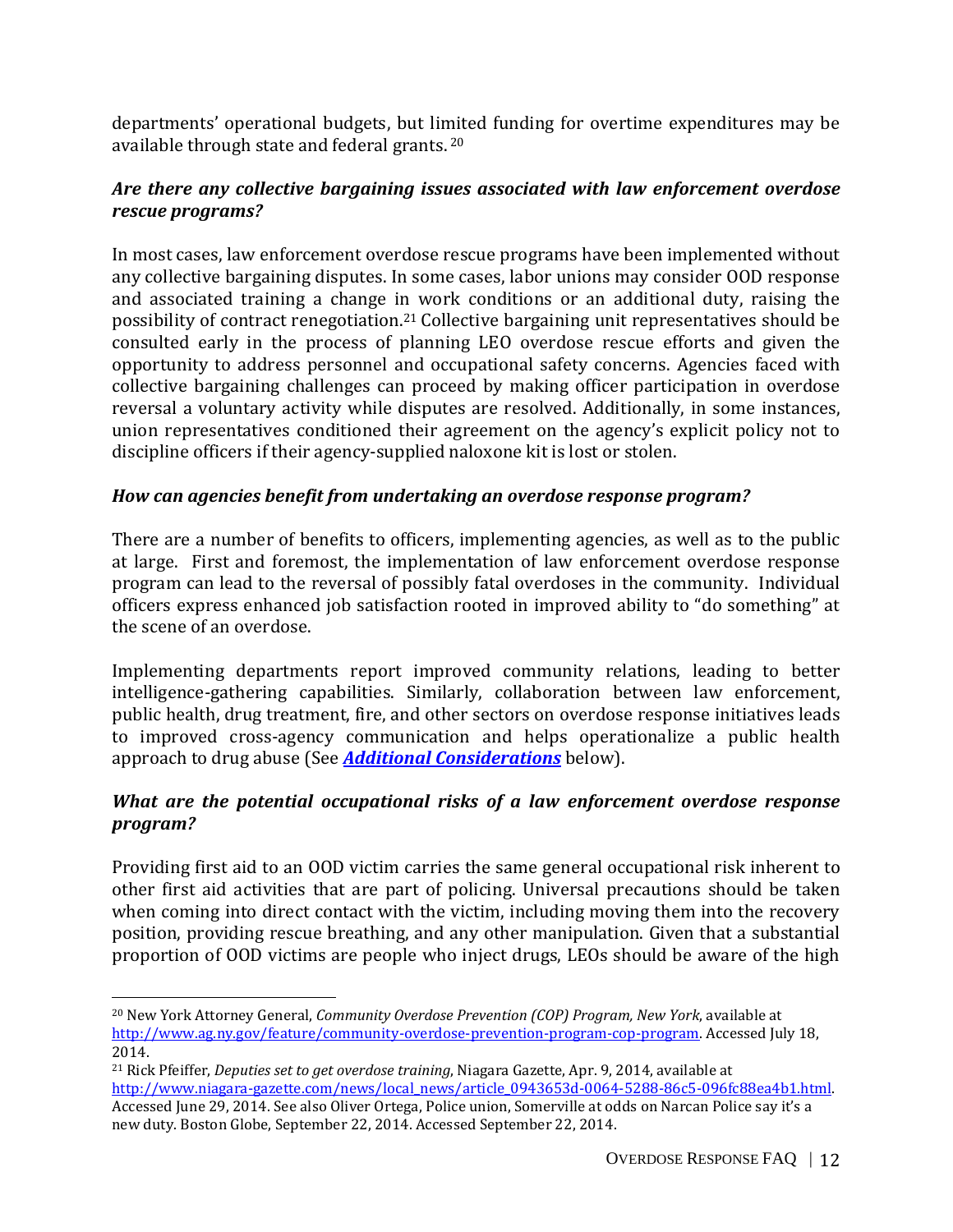likelihood that hypodermic needles may be present on the victim's person and elsewhere on the scene. Appropriate barrier protection should be deployed.

Administration of IM naloxone carries a remote risk of an accidental needle stick injury (NSI). If the officer experiences an NSI after administering the drug, there is a risk of contracting a blood borne infection, such as Hepatitis C or HIV. Aftermarket atomizers enable intranasal administration of naloxone without using a needle. Most law enforcement agencies have determined that the added expense of purchasing atomizers is worth the occupational safety gains from not having to use needles to administer the drug. The retractable needle system of the EVZIO® naloxone auto-injector is designed to prevent needle stick injury.

Overdose victims rescued by naloxone may experience opioid withdrawal symptoms. In very rare instances when such symptoms are severe, the victim may become combative. This is reported in about one percent of all rescues.<sup>22</sup> There are no reported cases of injuries to LEOs or the victim in the context of law enforcement overdose response programs.

# **ADDITIONAL CONSIDERATIONS**

## <span id="page-13-0"></span>*Beyond law enforcement overdose reversal programs, what can law enforcement agencies do in response to the overdose crisis?*

There are a number of programs and efforts that LEO agencies can undertake in addition to or in lieu of overdose reversal programs. As described in greater detail below, these include encouraging bystanders to seek timely emergency help during an overdose event, targeting high-risk groups like newly-released inmates with information on how to prevent and recognize an overdose, and forming cross-agency collaborations with public health, drug treatment, and other relevant partners.

## **How can law enforcement personnel encourage OOD witnesses to seek help?**

Many OODs are witnessed, but bystanders often do not call 9-1-1 because they do not recognize the signs and symptoms of an overdose, or because they are concerned about legal repercussions.

To remove barriers for witnesses of OODs to call 9-1-1, a growing number of states have passed overdose Good Samaritan laws. These laws shield those who seek help and witnesses from certain criminal charges for drug or alcohol possession.<sup>23</sup> Even in the absence of Good Samaritan laws, arrests at the scene of an overdose are rare in most jurisdictions. Law enforcement agencies are in a unique position to raise public awareness about these life-saving policies and practices. However, some LEOs and prosecutors may

<sup>22</sup> Massachusetts Department of Public Health, Unpublished Data.

<sup>23</sup> Public Health Law Research Program, *LawAtlas: Naloxone Overdose Prevention Laws*, available at [http://lawatlas.org/query?dataset=laws-regulating-administration-of-naloxone#.U8WQa6gwLYQ.](http://lawatlas.org/query?dataset=laws-regulating-administration-of-naloxone#.U8WQa6gwLYQ) Accessed July 3, 2014.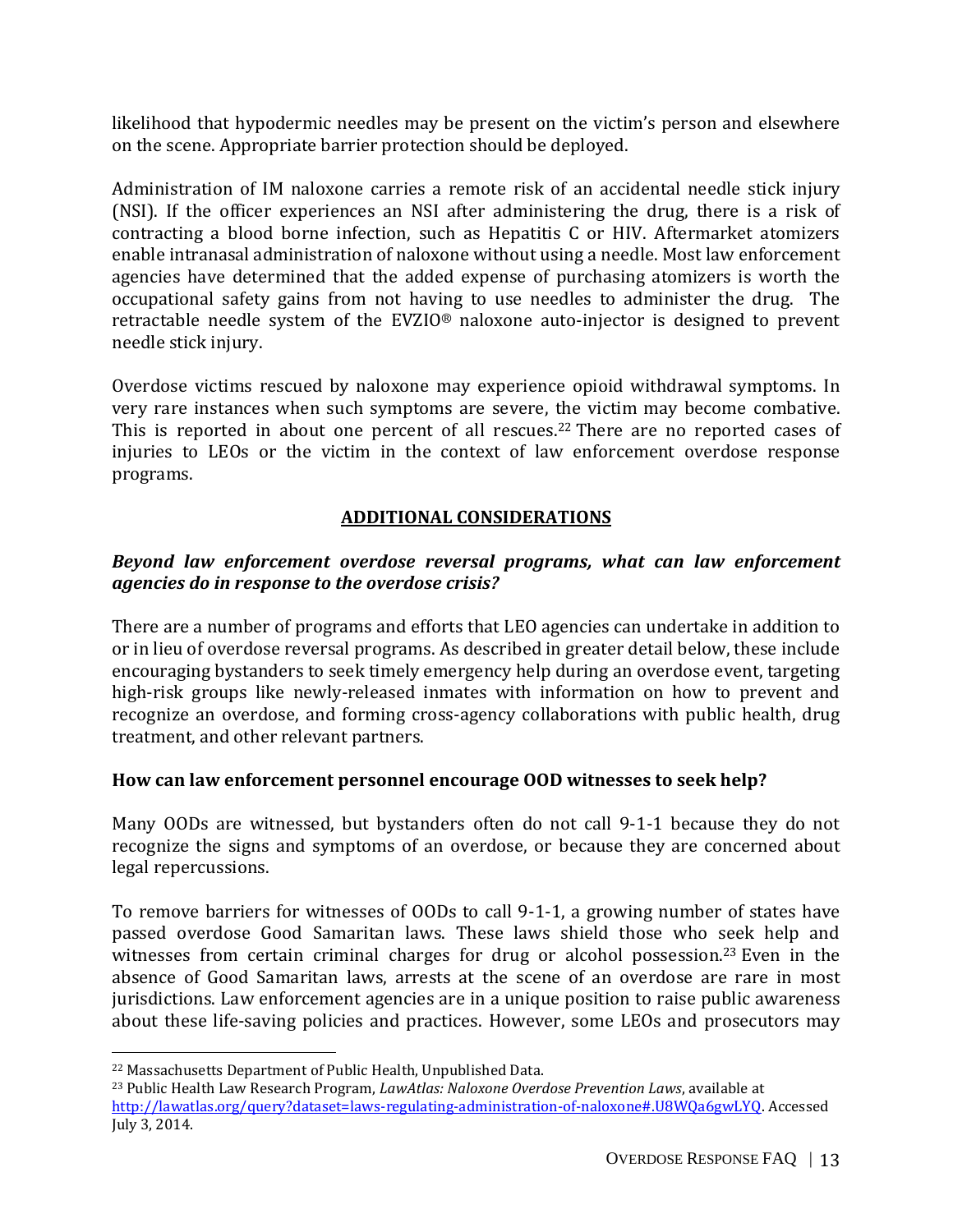not be aware of the reforms, especially during the initial implementation period. Failure to follow stated policies about arrest or prosecution as a result of calling 9-1-1 to report an overdose can detrimentally impact the willingness of drug users, their families, and others to seek professional assistance in an emergency.

> Example: In Washington State, research suggested that the vast majority of drug users were not aware of the new Good Samaritan law a year after its passage.<sup>24</sup> The State Attorney General was featured in a press conference when the law took effect and he and the medical director of the Poison Control Center appeared in a radio public service announcement to share information about the law. The launch of the video was accompanied by a wide-ranging media campaign to educate the public about the provisions and benefits of the Good Samaritan law. The Seattle Police Department also created a video to be shown at roll call to all patrol officers that featured the narcotics captain, a county prosecutor and the medical director of public health. The video addressed what the law does and does not cover, the basics of what naloxone is, and the fact that public health programs would be distributing naloxone. To address their concerns, community members receiving naloxone were informed that police have received education about the Good Samaritan law and naloxone distribution efforts. 25

# **How can law enforcement personnel target education and outreach to high-risk groups?**

Veterans, residents of rural and tribal areas, recently-released inmates, people completing drug treatment/detox programs, and some young adults are at an especially high risk of OOD. Law enforcement, community supervision, and correctional officers are uniquely positioned to prevent fatalities by conducting targeted outreach with these high-risk groups. Individuals re-entering society after a period of forced abstinence are especially vulnerable: In the first two weeks, formerly incarcerated individuals are as high as 130 times more likely to die of a drug overdose than members of the general public. <sup>26</sup> A number of programs engage law enforcement and correctional staff in educating this population about overdose risk, how to avoid and respond to overdose, and any provisions covering criminal liability of those who seek help.

Example: In Rhode Island's "Staying Alive on the Outside" program state prisoners are shown a video about overdose risks as part of the pre-release

<sup>24</sup> Banta-Green CJ Beletsky L, Schoeppe JA, Coffin PO, Kuszler PC., *Police officers' and paramedics' experiences with overdose and their knowledge and opinions of Washington State's drug overdose-naloxone-Good Samaritan Law*, 90 J. Urban Health 1102-11, (2013).

<sup>&</sup>lt;sup>25</sup> Additional information about this program, including the police training video is at [www.stopoverdose.org.](http://www.stopoverdose.org/) <sup>26</sup> Ingrid A. Binswanger et al.*, Release From Prison—A High Risk of Death for Former Inmates*, 356(2) New England Journal of Medicine 157, 170 (2007) (In prisoners released in Washington State, overdose mortality rates

were 12-fold higher than what would be expected in similar demographic groups in the general population. In the first two weeks after release, the risk of overdose was even greater, with an adjusted relative risk of 129.);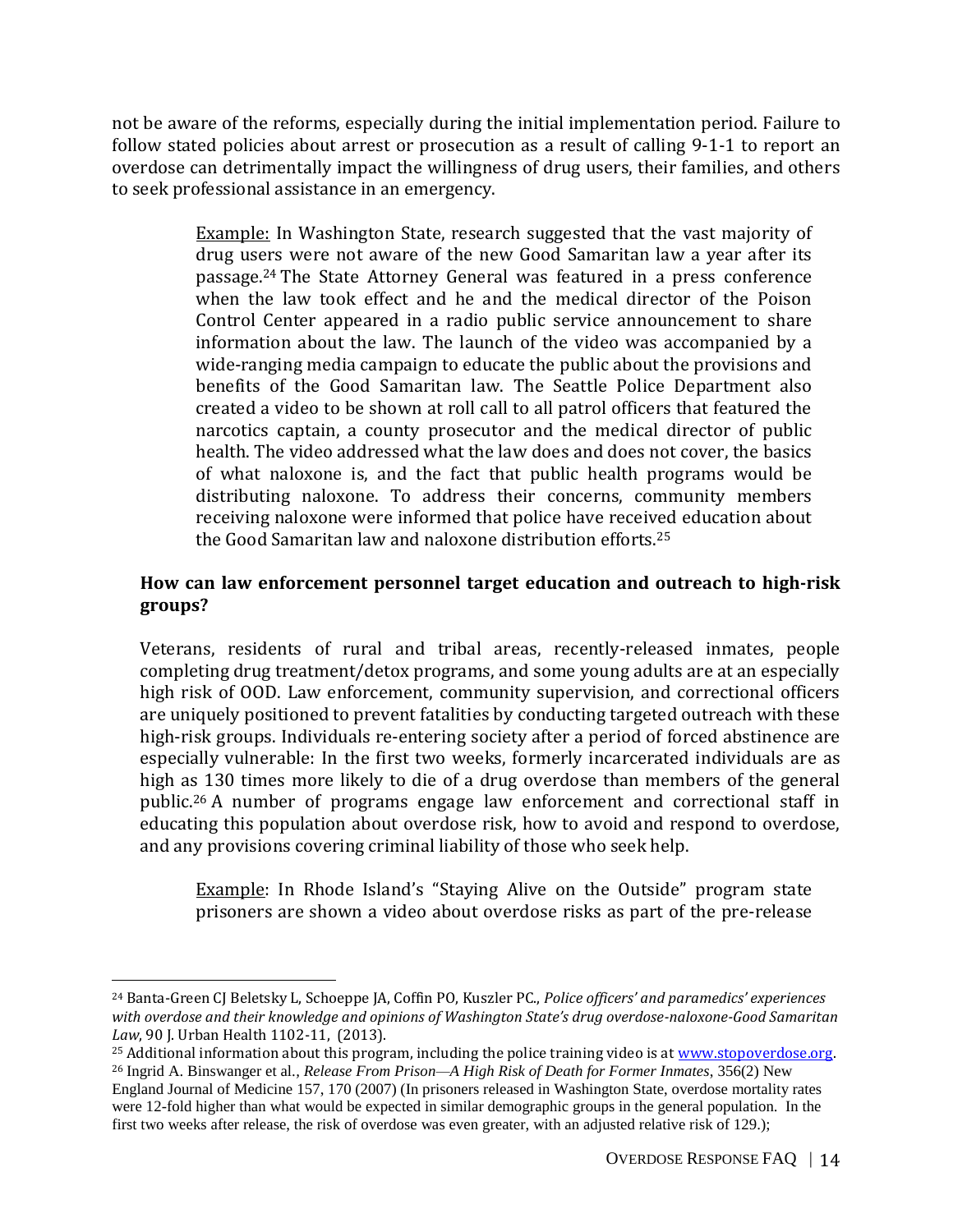process.<sup>27</sup> Another example is a program at the Allegheny County, PA jail, where public health and corrections officials present overdose prevention trainings to inmates prior to discharge. At the jail in Kent, Washington pharmacists train inmates and naloxone is placed in their possession for pickup upon release.

Example: In Indiana, local law enforcement worked in partnership with the Drug Enforcement Administration to revise the drug education curriculum delivered in schools to include key information about overdose. This includes content covering signs and symptoms of overdose, the substances that are likely to cause overdose, and the considerations involved in calling 9-1-1.

#### **What are some examples of cross-agency coordination to address overdose?**

In many communities, law enforcement overdose response programs helped create a united front in the fight against overdose and other drug-related issues. Law enforcement personnel already play a leadership role in cross-agency collaboration and information sharing in the domain of drug abuse. For instance, data sharing can help inform enforcement priorities on the one hand and tailor public health prevention and service delivery on the other. In this realm, medical examiner and EMS data can be used by LEO agencies to focus interdiction efforts on drug sources known to result in overdose events. Using jointly-developed protocols, LEOs may refer individuals with behavioral health problems to local public health and mental health agencies, thus potentially reducing the workload within the criminal justice sector and overall costs to the taxpayers. Multi-agency public education campaigns and drug take-back initiatives are likely to receive heightened media coverage and result in improved awareness about OOD and its prevention. <sup>28</sup> Local and regional OOD taskforces effectively integrate criminal justice, public health, drug treatment, judicial, and other partners in creating a comprehensive, systems-level response to this ongoing crisis. Such collaborative efforts can draw on federal or state grants to fund their activities (see **What federal or state grants are available to fund overdose taskforces and collaborations?**).

> Example: The High Intensity Drug Trafficking Area (HIDTA) Program in the New England Region has undertaken a leading coordinator role in building bridges between state, local, and special law enforcement agencies as well as other first responders, public health agencies, treatment providers, and community groups.

#### **What federal or state grants are available to fund overdose taskforces and collaborations?**

l

<sup>27</sup> Department of Behavioral Healthcare, Developmental Disabilities & Hospitals, State of Rhode Island, *Overdose Materials Videos*, available a[t http://www.bhddh.ri.gov/misc/OverdoseMaterialsVideos.php.](http://www.bhddh.ri.gov/misc/OverdoseMaterialsVideos.php) Accessed July 13, 2014.

<sup>28</sup> For more information about drug disposal and take-back efforts, see [http://www.deadiversion.usdoj.gov/drug\\_disposal/takeback/.](http://www.deadiversion.usdoj.gov/drug_disposal/takeback/) Accessed September 21, 2014.